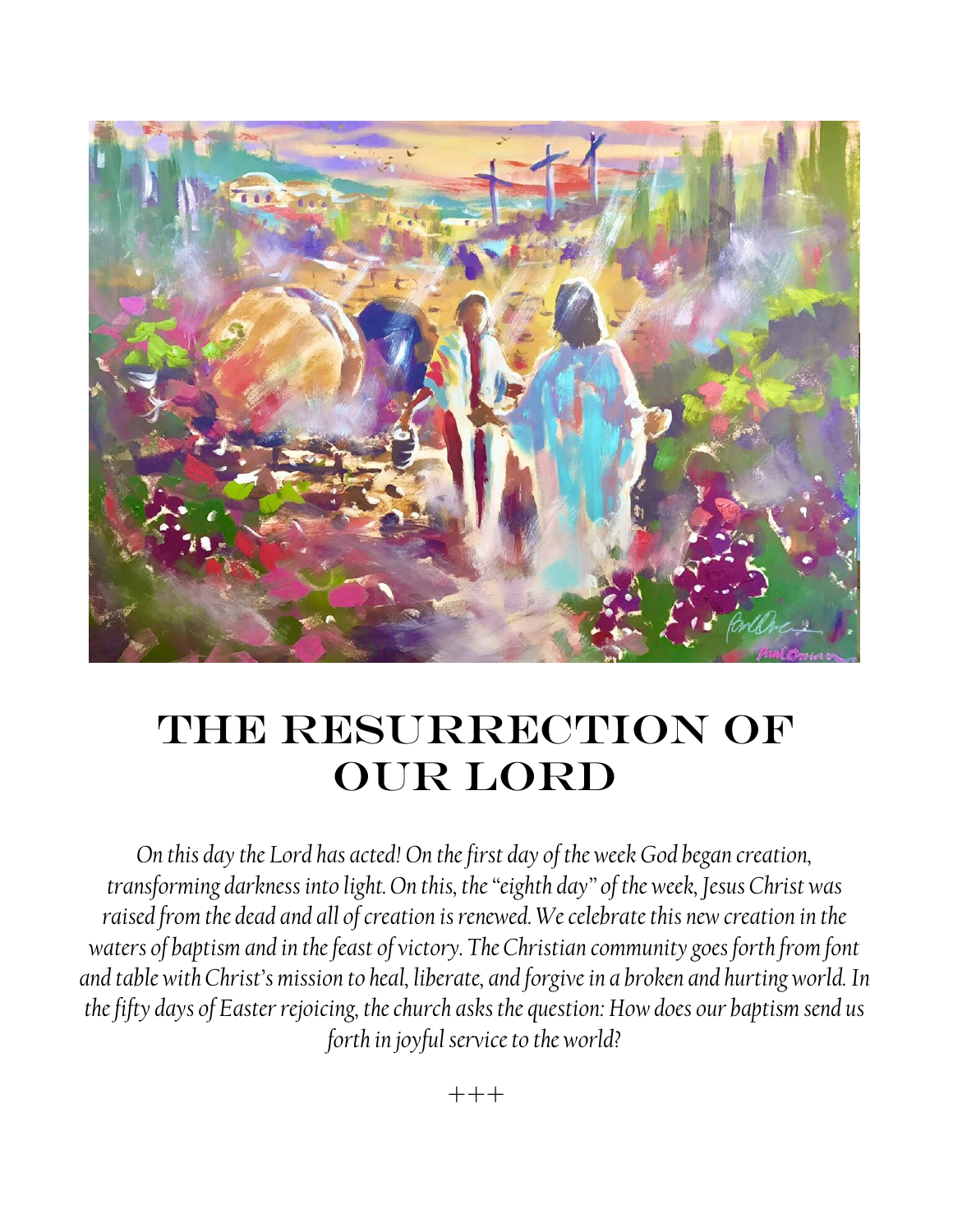P. *(boldly)* Christ is Risen!

# **C.** *(boldly)* **He is risen indeed!**

## **OPENING HYMN** *Jesus Christ Is Risen Today*

- 1. Jesus Christ is ris'n today, Alleluia! Our triumphant holy day, Alleluia! Who did once upon the cross, Alleluia! Suffer to redeem our loss. Alleluia!
- 2.Hymns of praise then let us sing, Alleluia! Unto Christ, our heav'nly King, Alleluia! Who endured the cross and grave, Alleluia! Sinners to redeem and save. Alleluia!
- 3.But the pains which He endured, Alleluia! Our salvation have procured; Alleluia! Now above the sky He's King, Alleluia! Where the angels ever sing. Alleluia!
- 4.Sing we to our God above, Alleluia! Praise eternal as His love; Alleluia! Praise Him, all you heav'nly host, Alleluia! Father, Son and Holy Ghost. Alleluia!

# **CALL TO WORSHIP**

- P. *(boldly)* Alleluia! Christ is risen!
- **C.** *(boldly)* **He is risen indeed! Alleluia!**
- P. Worthy is Christ, the Lamb Who was slain!
- **C. He gives us new life and hope through His resurrection!**
- P. God has claimed us as His own.
- **C. God has called us from our darkness into the light of His day.**
- P. The grace of our Lord Jesus Christ, the love of God, and the communion of the Holy Spirit be with you all.
- **C. And also with you.**

# **HYMN OF PRAISE** *This is the Feast of Victory for Our God*

- P. This is the feast of victory for our God. Alleluia
- **C. Worthy is Christ, the Lamb Who was slain,**

**Whose blood set us free to be people of God. Power and riches and wisdom and strength, and honor and blessing and glory are His. This is the feast of victory for our God. Alleluia. Sing with all the people of God and join in the hymn of all creation. Blessing and honor and glory and might be to God and the Lamb forever. Amen.**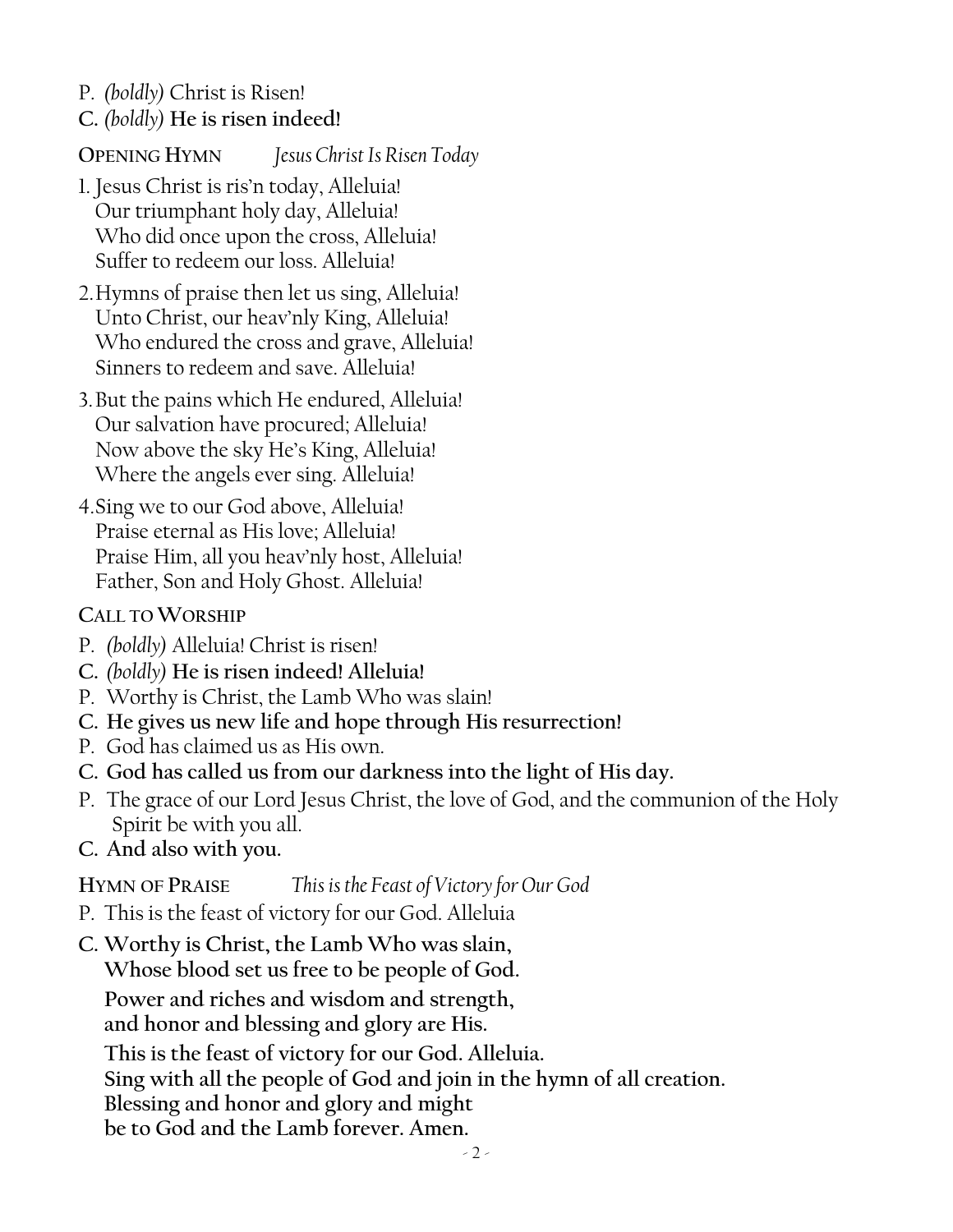#### **This is the feast of victory for our God, for the Lamb Who was slain has begun His reign. Alleluia. Alleluia!**

#### **PRAYER OF THE DAY**

P. Let us pray. O God, You gave Your only Son to suffer death on the cross for our redemption, and by His glorious resurrection You delivered us from the power of death. Make us die every day to sin, that we may live with Him forever in the joy of the resurrection, through Your Son, Jesus Christ our Lord, Who lives and reigns with You and the Holy Spirit, one God, now and forever.

## **C. Amen.**

## **LITURGY OF THE WORD**

## **FIRST READING: Acts 10:34–43**

*Peter's sermon, delivered at the home of Cornelius, a Roman army officer, is a summary of the essential message of Christianity: Everyone who believes in Jesus, Whose life, death, and resurrection fulfilled the words of the prophets, "receives forgiveness of sins through His name."*

Then Peter began to speak to them: "I truly understand that God shows no partiality, <sup>35</sup> but in every nation anyone who fears Him and does what is right is acceptable to Him. <sup>36</sup> You know the message He sent to the people of Israel, preaching peace by Jesus Christ — He is Lord of all. <sup>37</sup> That message spread throughout Judea, beginning in Galilee after the baptism that John announced: <sup>38</sup> how God anointed Jesus of Nazareth with the Holy Spirit and with power; how He went about doing good and healing all who were oppressed by the devil, for God was with Him. <sup>39</sup> We are witnesses to all that He did both in Judea and in Jerusalem. They put Him to death by hanging Him on a tree; <sup>40</sup> but God raised Him on the third day and allowed Him to appear,  $\frac{41}{1}$  not to all the people but to us who were chosen by God as witnesses, and who ate and drank with Him after He rose from the dead.<sup>42</sup> He commanded us to preach to the people and to testify that He is the one ordained by God as judge of the living and the dead.<sup>43</sup> All the prophets testify about Him that everyone who believes in Him receives forgiveness of sins through His name."

## L. The Word of the Lord. **C. Thanks be to God**

## **Psalm 118:1-2, 14-24**

Give thanks to the LORD, for He is good; His mercy endures forever.

**<sup>2</sup>Let Israel now proclaim,**

#### **"His mercy endures forever."**

<sup>14</sup> The LORD is my strength and my song, and He has become my salvation.

<sup>15</sup>**There is a sound of exultation and victory in the tents of the righteous:**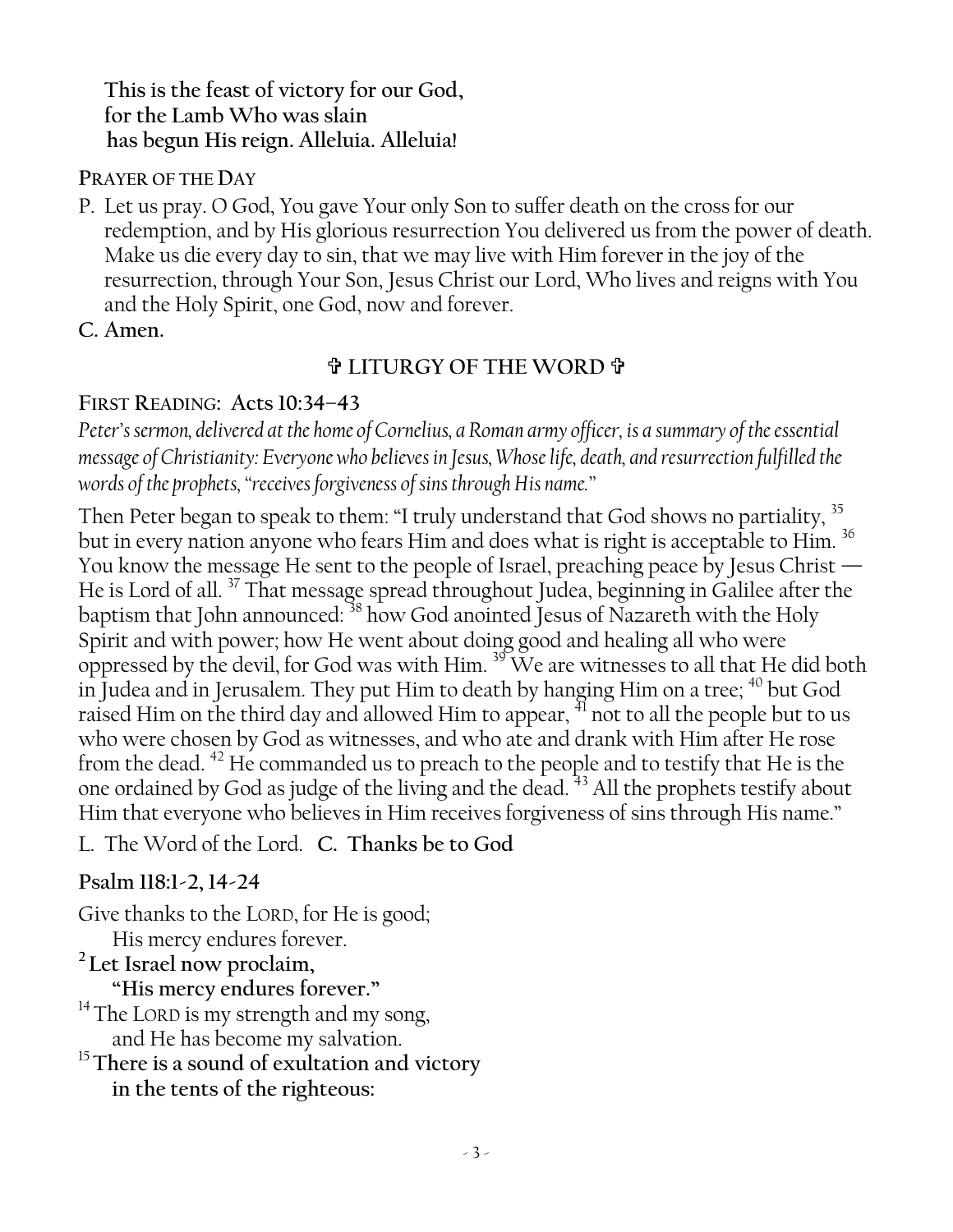<sup>16</sup> "The right hand of the LORD has triumphed! The right hand of the LORD is exalted! The right hand of the LORD has triumphed!" <sup>17</sup> I shall not die, but live, **and declare the works of the LORD.**  <sup>18</sup>The LORD has punished me sorely, but He did not hand me over to death. <sup>19</sup> Open for me the gates of righteousness; **I will enter them; I will offer thanks to the LORD.** <sup>20</sup> "This is the gate of the LORD; he who is righteous may enter." <sup>21</sup>**I will give thanks to You, for You answered me and have become my salvation.**   $22$  The same stone which the builders rejected has become the chief cornerstone. <sup>23</sup>**This is the LORD'<sup>S</sup> doing, and it is marvelous in our eyes.** <sup>24</sup> On this day the LORD has acted; we will rejoice and be glad in it.

#### **SECOND READING: Colossians 3:1-4**

*Easter means new life for us as it meant new life for Christ. His resurrection reshapes the entire focus and motivation for our lives, since we are now hidden with the risen Christ in God.*

So if you have been raised with Christ, seek the things that are above, where Christ is, seated at the right hand of God. <sup>2</sup>Set your minds on things that are above, not on things that are on earth, <sup>3</sup>for you have died, and your life is hidden with Christ in God. <sup>4</sup>When Christ Who is your life is revealed, then you also will be revealed with Him in glory.

L. The Word of the Lord. **C. Thanks be to God**

**GOSPEL ACCLAMATION**

Halleluiah! Iesus lives! He is now the Living One; From the gloomy halls of death Christ, the Conqueror, has gone, Bright forerunner to the skies of His people, yet to rise.

P. The Holy Gospel according to St. John, the  $20<sup>th</sup>$  chapter

**C.** *(spoken)* **Glory to You, O Lord.**

*Easter morning began with confusion: the stone was moved and the tomb was empty. Disciples arrive, then angels, and finally Jesus Himself. Out of the confusion, hope emerges, and a weeping woman becomes the first to confess her faith in the risen Lord.* 

Early on the first day of the week, while it was still dark, Mary Magdalene came to the tomb and saw that the stone had been removed from the tomb.  $^{2}$ So she ran and went to Simon Peter and the other disciple, the one whom Jesus loved, and said to them, "They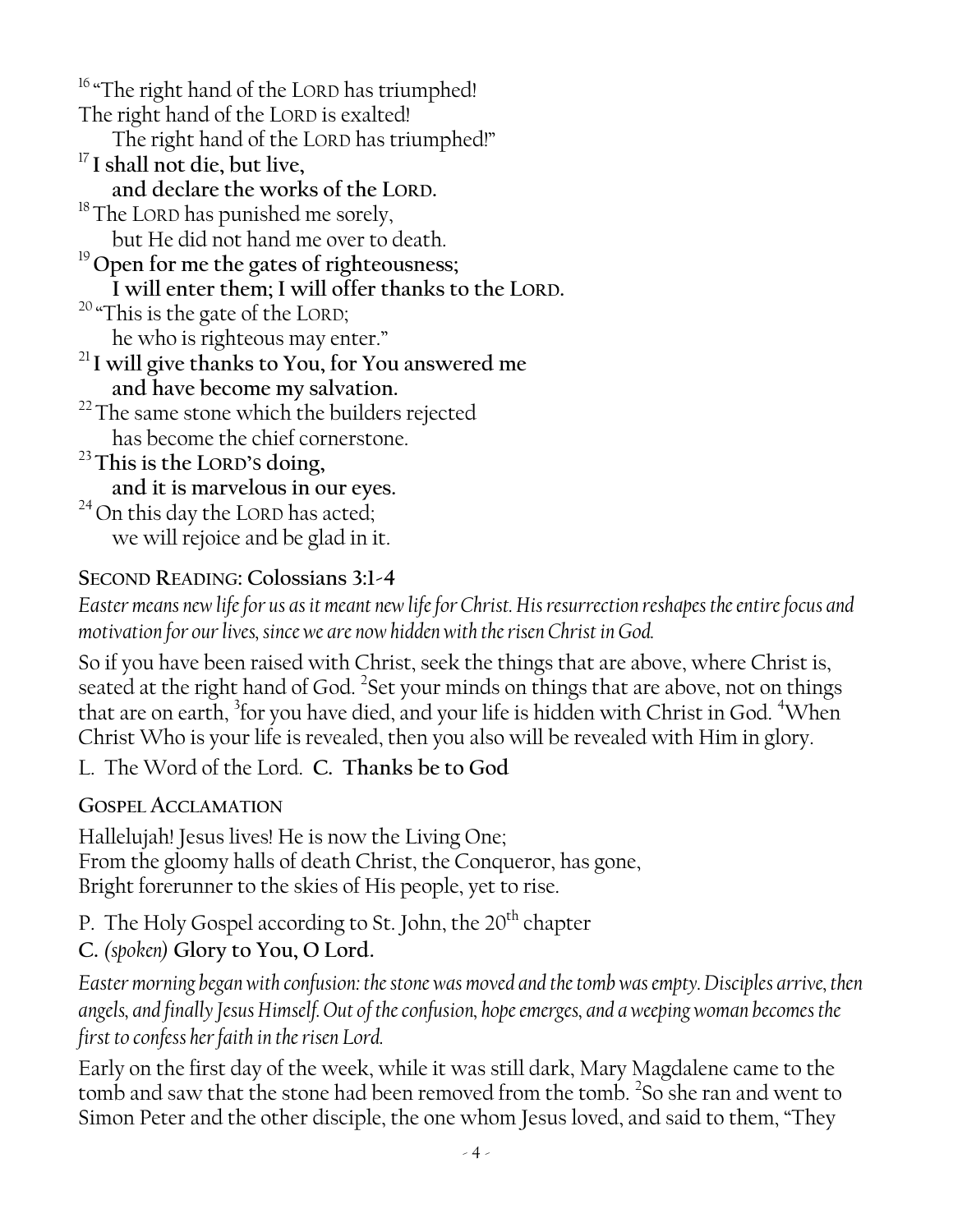have taken the Lord out of the tomb, and we do not know where they have laid Him."  $\rm ^3$ Then Peter and the other disciple set out and went toward the tomb.  $\rm ^4$ The two were running together, but the other disciple outran Peter and reached the tomb first. <sup>5</sup>He bent down to look in and saw the linen wrappings lying there, but he did not go in. <sup>6</sup>Then Simon Peter came, following him, and went into the tomb. He saw the linen wrappings lying there, <sup>7</sup>and the cloth that had been on Jesus' head, not lying with the linen wrappings but rolled up in a place by itself. <sup>8</sup>Then the other disciple, who reached the tomb first, also went in, and he saw and believed; <sup>9</sup>for as yet they did not understand the scripture, that He must rise from the dead. <sup>10</sup>Then the disciples returned to their homes.

<sup>11</sup>But Mary stood weeping outside the tomb. As she wept, she bent over to look into the tomb; <sup>12</sup>and she saw two angels in white, sitting where the body of Jesus had been lying, one at the head and the other at the feet. <sup>13</sup>They said to her, "Woman, why are you weeping?" She said to them, "They have taken away my Lord, and I do not know where they have laid Him." <sup>14</sup>When she had said this, she turned around and saw Jesus standing there, but she did not know that it was Jesus.  $^{15}$ Jesus said to her, "Woman, why are you weeping? Whom are you looking for?" Supposing Him to be the gardener, she said to Him, "Sir, if you have carried Him away, tell me where you have laid Him, and I will take Him away."<sup>16</sup>Jesus said to her, "Mary!" She turned and said to Him in Hebrew, "Rabbouni!" (which means Teacher).  $^{17}$  Jesus said to her, "Do not hold on to Me, because I have not yet ascended to the Father. But go to My brothers and say to them, 'I am ascending to My Father and your Father, to My God and your God.' "<sup>18</sup>Mary Magdalene went and announced to the disciples, "I have seen the Lord"; and she told them that He had said these things to her.

P. The Gospel of the Lord.

## **GOSPEL RESPONSE**

Hallelujah! Jesus lives! Praise Him, ransomed of the earth. Praise Him in a nobler song, Cherubim of heav'nly birth. Praise the victor King, Whose sway sin and death and hell obey.

#### **SERMON**

**HYMN OF THE DAY** *Christ Has Arisen, Alleluia*

- 1. Christ has arisen, alleluia. Rejoice and praise Him, alleluia.
- For our Redeemer burst from the tomb, even from death, dispelling its gloom. *Refrain:*

Let us sing praise to Him with endless joy. Death's fearful sting He has come to destroy. Our sin forgiving, alleluia! Jesus is living, alleluia!

- 2. For three long days the grave did its worst until its strength by God was dispersed. He who gives life did death undergo, and in its conquest His might did show. *Refrain.*
- 3. Christ has arisen to set us free, Alleluia, to Him praises be. Jesus is living! Let us all sing; He reigns triumphant, heavenly King. *Refrain.*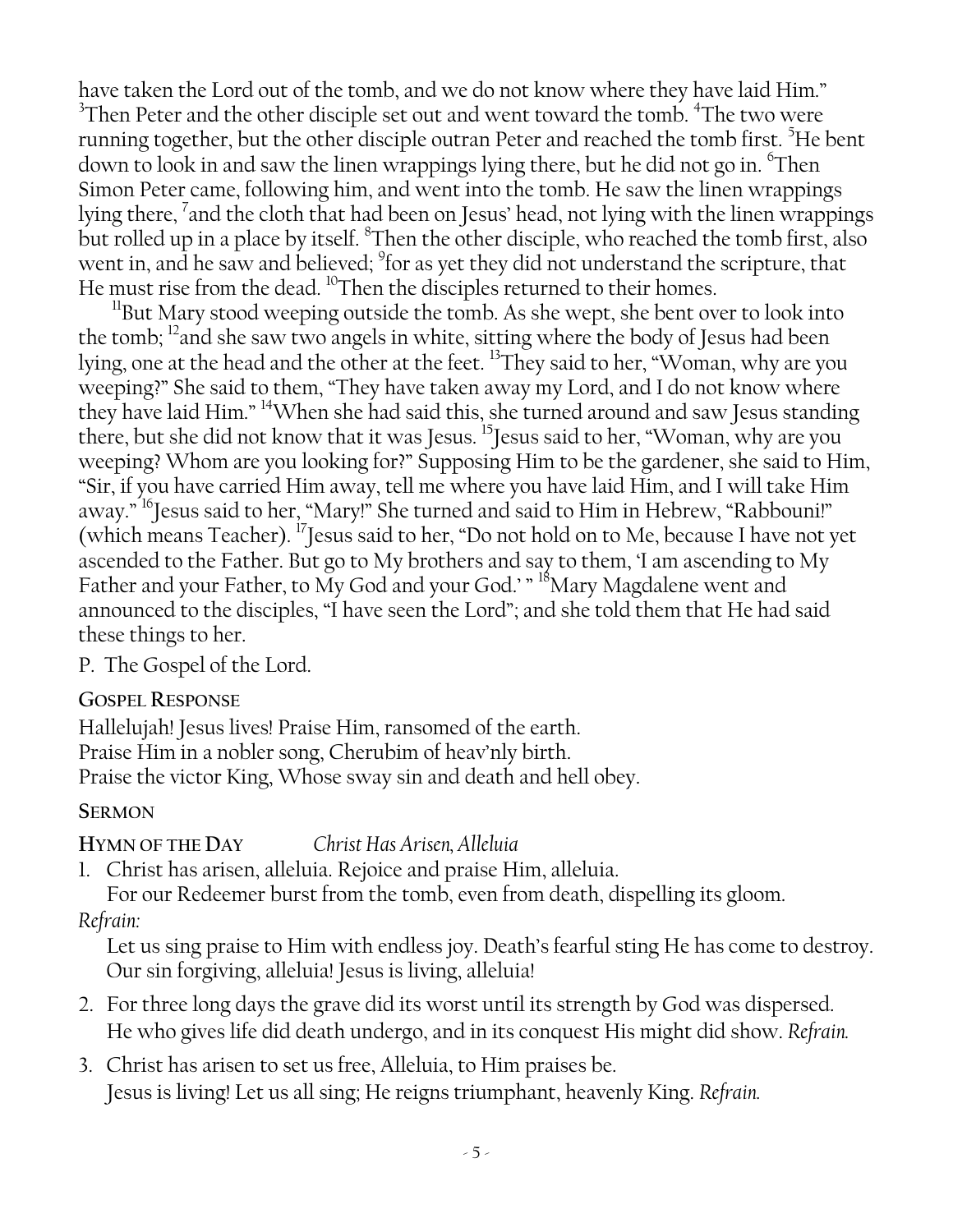**THE NICENE CREED** We believe in one God, the Father, the Almighty, Maker of heaven and earth, of all that is, seen and unseen. We believe in one Lord, Jesus Christ, the only Son of God, eternally begotten of the Father, God from God, Light from Light, true God from true God, begotten, not made, of one Being with the Father. Through Him all things were made. For us and for our salvation He came down from heaven: by the power of the Holy Spirit He became incarnate from the Virgin Mary, and was made man. For our sake He was crucified under Pontius Pilate; He suffered death and was buried. On the third day He rose again in accordance with the Scriptures; He ascended into heaven and is seated at the right hand of the Father. He will come again in glory to judge the living and the dead, and His kingdom will have no end. We believe in the Holy Spirit, the Lord, the giver of life, Who proceeds from the Father and the Son. With the Father and the Son He is worshipped and glorified. He has spoken through the Prophets. We believe in one holy catholic and apostolic Church. We acknowledge one baptism for the forgiveness of sins. We look for the resurrection of the dead, and the life of the world to come. Amen.

#### **OFFERING**

*If you have not signed up for electronic giving, you can mail your offering in to Bethel (P.O. Box 126, Porter, 56280), you may drop it in the offering box at the church, or you may make your offering online at our website [\(www.bethelofporter.com\)](http://www.bethelofporter.com/).*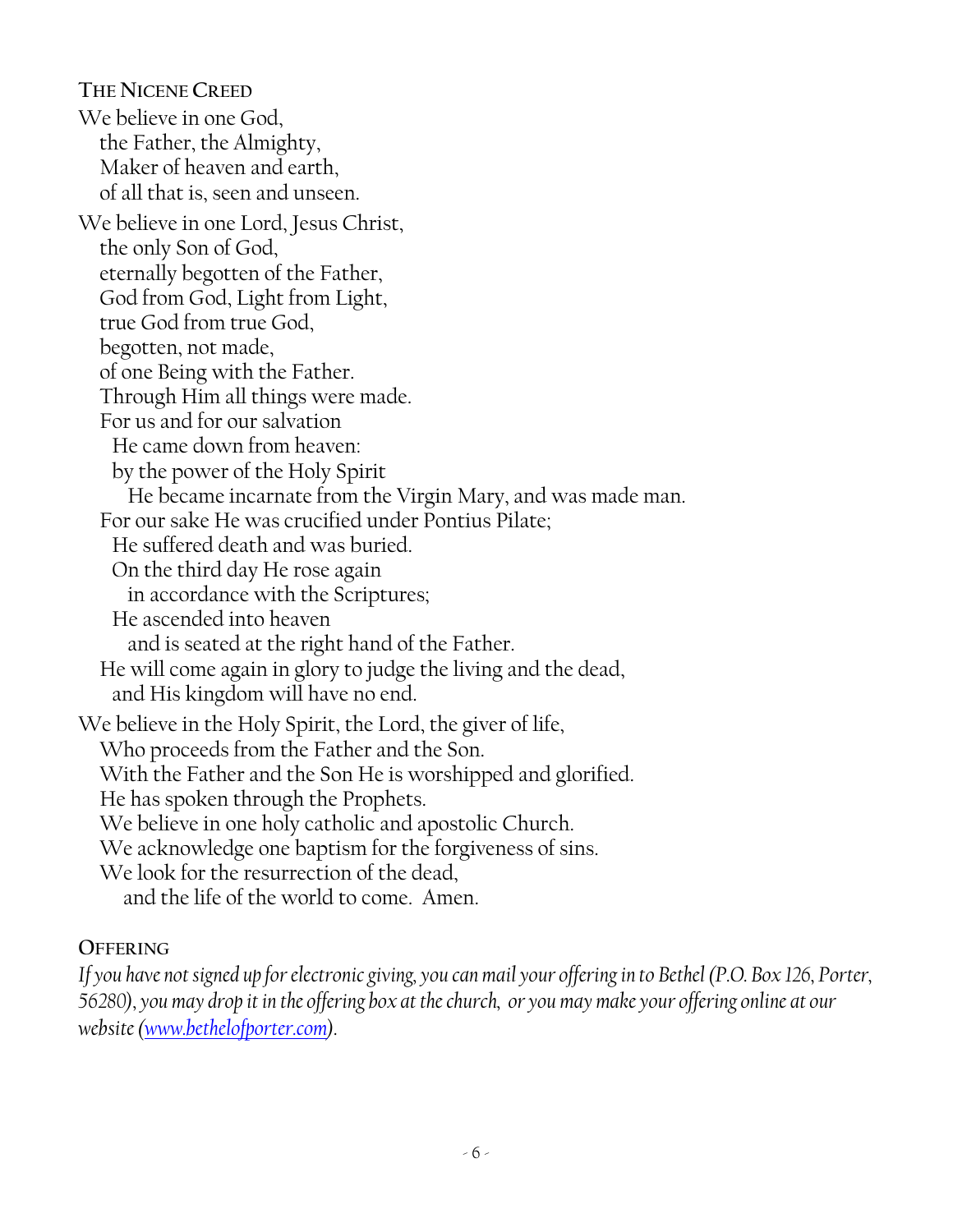## **OFFERTORY** *He Is Arisen, Glorious Word*

He is arisen! Glorious Word! Now reconciled is God, my Lord; the gates of heav'n are open. My Jesus rose triumphantly, and Satan's arrows broken lie, destroyed hell's fiercest weapon. Oh, hear, what cheer! Christ victorious, rising glorious, life is giving. He was dead, but now is living!

#### **OFFERTORY PRAYER**

- P. Blessed are You, O God, ruler of heaven and earth.
- **C. Day by day You shower us with blessings. As You have raised us to new life in Christ, give us glad and generous hearts, ready to praise You and to respond to those in need, through Jesus Christ our Lord. Amen.**

#### **PRAYERS OF INTERCESSION**

Rejoicing in Christ's victory over death and His glorious resurrection, let us pray for the church, the world and all those in need.

Lord of all, we are disappointed that we cannot gather together in one place for worship today. But even as we are separated from one another, we praise You for the resurrection of Jesus Christ from the grave, for our baptismal washing in His life, for Your presence come to us in the Word, and for the hope the gospel brings. God of life, **hear our prayer.**

Lord of all, we praise You for the beauty of the natural world. Open our eyes to the first fruits of new life around us and inspire our gratitude and renew our commitment to stewardship of the earth. God of life,

**hear our prayer.**

Lord of all, in sorrow we acknowledge that war and violence still rages and that so many suffer injustice and oppression. Bring an end to conflict and division especially in the holy lands where Your Son walked. Renew leaders and advocates for peace with a commitment to the common good. God of life,

## **hear our prayer.**

Lord of all, awaken hope and perseverance in all who need to hear a word of life this day: those who are hungry, anxious, or despairing. We pray for those whose lives have been upended by coronavirus, the overflow in hospitals and the exhaustion of medical staff. You comforted Mary Magdalene at the tomb by making known to her the risen Christ. Comfort all who grieve and who are ill (especially Bea, Merv, Emily, Dick, Angie, Shirley, Lynette, Duane, Wendy, and those sickened by the virus ), that all may know the peace of Christ. God of life,

**hear our prayer.**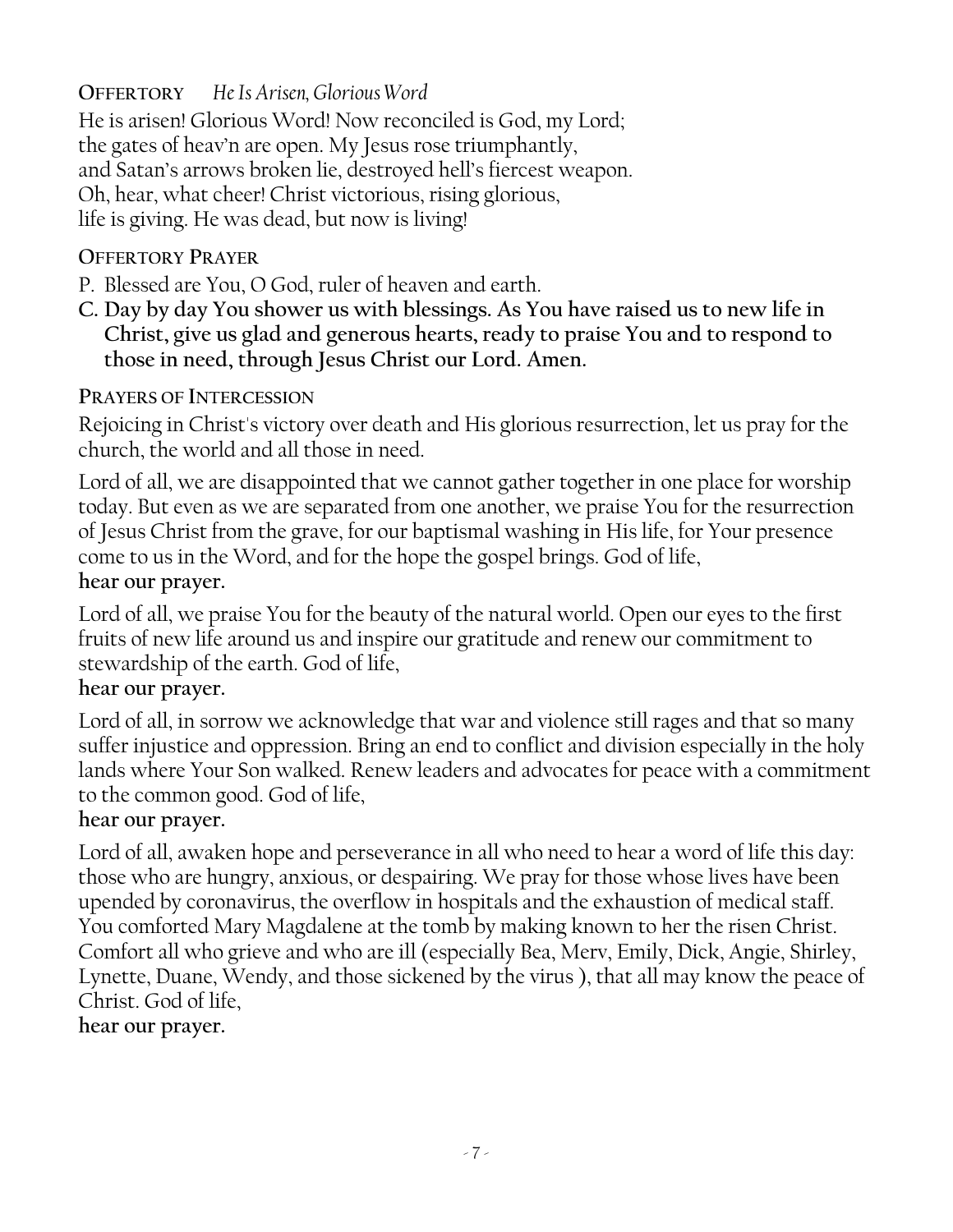Lord of all, through Your Son You have shown us that death does not have the last word. Comfort all who mourn the death of loved ones, refresh us with the promise that You will destroy death and that with all the saints, we will be made alive forever in Christ. God of life,

## **hear our prayer.**

We give praise and thanks to You, holy God. Through Jesus, Your Word made flesh, You give us forgiveness through the cross. Rekindle Your gifts within us: renew our faith, increase our hope, and deepen our love, for the sake of a world in need. We pray in the name of Jesus Christ, our Savior and Lord, to Whom, with You and the Holy Spirit, be honor and glory now and forever.

## **Amen.**

**EASTER BLESSING**

P. May the glorious resurrection of Jesus Christ our Lord bring you all joy and peace in believing, so that you may abound in hope. Almighty God, Father,  $+$  Son, and Holy Spirit, bless you now and forever.

## **C. Amen**

**CLOSING HYMN** *Shine, Jesus, Shine*

*Refrain:*

Shine, Jesus, shine fill this land with the Father's glory;

Blaze, Spirit, blaze, set our hearts on fire.

Flow, river, flow, flood the nations with love and mercy,

Send forth Your Word, Lord, and let there be light!

- 1. Lord, the light of Your love is shining, in the midst of the darkness, shining; Jesus., light of the world, shine upon us, set us free by the truth You now bring us. Shine on me, shine on me. *Refrain.*
- **2.** As we gaze on Your kingly brightness, so our faces display Your likeness, Ever changing from glory to glory, mirrored here, may our lives tell Your story. Shine on me, shine on me. *Refrain.*

## **DISMISSAL**

- P. Christ is Risen!
- **C. He is Risen indeed!**
- P. Go in peace. Share the good news.
- **C. Thanks be to God. Alleluia, alleluia!**